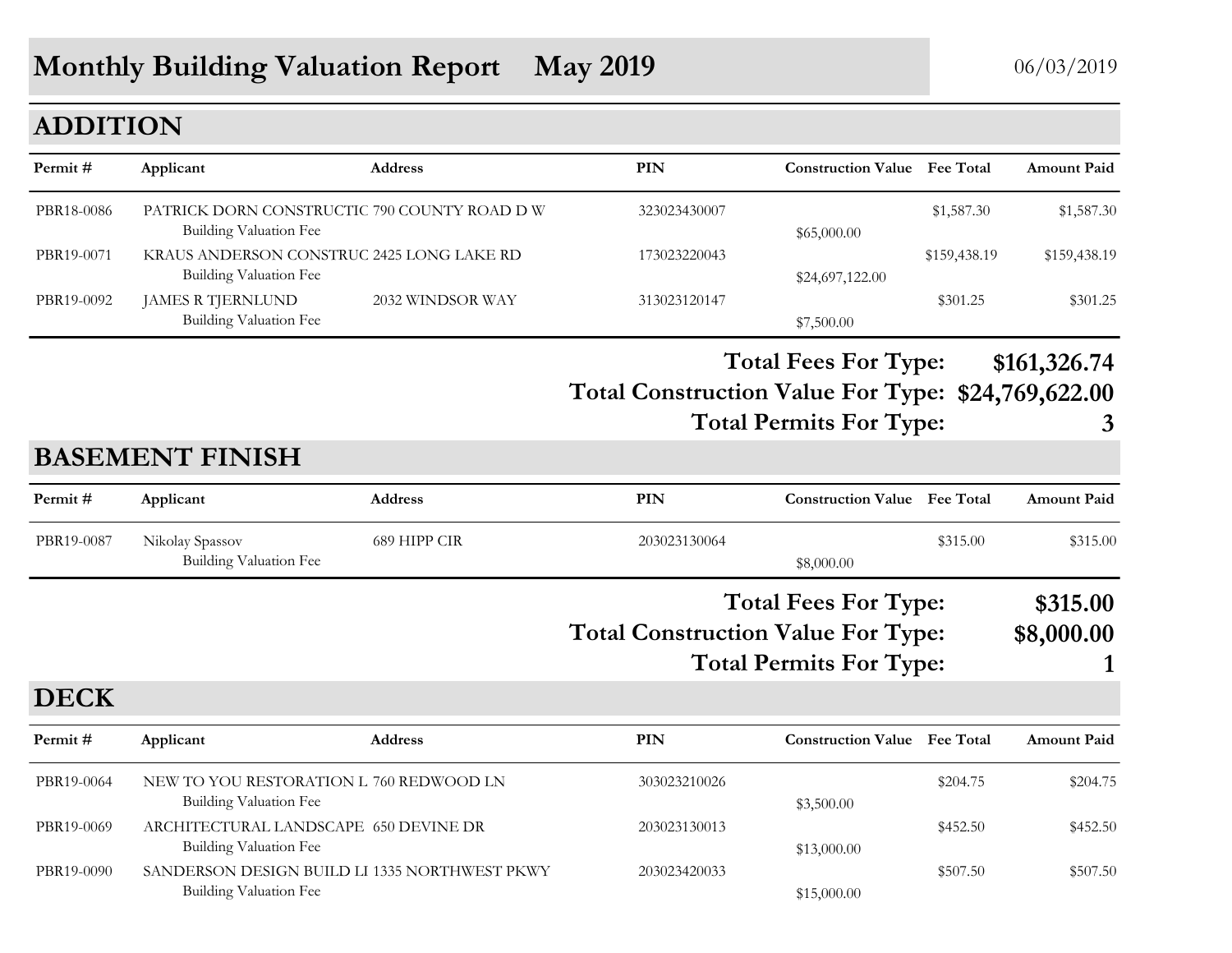| PBR19-0091        | <b>HIEN K NGUYEN</b><br><b>Building Valuation Fee</b>                        | 3042 INNSBRUCK DR                       | 193023320016                              | \$3,000.00                                                    | \$177.50 | \$177.50                       |
|-------------------|------------------------------------------------------------------------------|-----------------------------------------|-------------------------------------------|---------------------------------------------------------------|----------|--------------------------------|
| PBR19-0094        | ON YOUR SIDE LLC<br><b>Building Valuation Fee</b>                            | 579 REDWOOD LN                          | 303023240072                              | \$10,000.00                                                   | \$370.00 | \$370.00                       |
| PBR19-0095        | Martin Ramsden<br><b>Building Valuation Fee</b>                              | 2229 HERITAGE LN                        | 303023430049                              | \$20,000.00                                                   | \$645.00 | \$645.00                       |
| PBR19-0096        | ACE CONSULTING, INC.<br>Building Valuation Fee                               | 3296 RICE CREEK TER                     | 183023230012                              | \$2,072.00                                                    | \$177.04 | \$177.04                       |
|                   |                                                                              |                                         | <b>Total Construction Value For Type:</b> | <b>Total Fees For Type:</b><br><b>Total Permits For Type:</b> |          | \$2,534.29<br>\$66,572.00<br>7 |
| <b>DRAIN TILE</b> |                                                                              |                                         |                                           |                                                               |          |                                |
| Permit#           | Applicant                                                                    | <b>Address</b>                          | PIN                                       | <b>Construction Value Fee Total</b>                           |          | <b>Amount Paid</b>             |
| PB19-0081         | JESSE TREBIL FOUNDATION SY 1514 20TH AVE NW<br><b>Building Valuation Fee</b> |                                         | 193023130006                              | \$5,800.00                                                    | \$176.30 | \$176.30                       |
| PB19-0096         | STANDARD WATER CONTROL 616 11TH AVE NW<br>Building Valuation Fee             |                                         | 293023240053                              | \$6,080.00                                                    | \$181.48 | \$181.48                       |
| PB19-0115         | STANDARD WATER CONTROL 1312 16TH AVE NW<br>Building Valuation Fee            |                                         | 193023410004                              | \$3,300.00                                                    | \$130.05 | \$130.05                       |
| PB19-0124         | JESSE TREBIL FOUNDATION SY 1928 29TH AVE NW<br><b>Building Valuation Fee</b> |                                         | 183023330006                              | \$3,550.00                                                    | \$134.68 | \$134.68                       |
|                   |                                                                              | MBB CONSTRUCTION SERVICE 230 3RD AVE SE | 333023230032                              |                                                               | \$139.30 | \$139.30                       |

## **Total Construction Value For Type: \$22,530.00 Total Fees For Type: \$761.81**

**Total Permits For Type: 5**

## **EGRESS**

| Permit #   | Applicant                                            | <b>Address</b> | PIN          | <b>Construction Value</b> Fee Total |          | <b>Amount Paid</b> |
|------------|------------------------------------------------------|----------------|--------------|-------------------------------------|----------|--------------------|
| PBR19-0073 | <b>EGRESS WINDOW GUY</b><br>Building Valuation Fee   | 56 15TH AVE SW | 323023220011 | \$2,000.00                          | \$150.00 | \$150.00           |
| PBR19-0076 | Gloria L Borjon Valenzuela<br>Building Valuation Fee | 533 4TH AVE NW | 293023140095 | \$1,000.00                          | \$92.50  | \$92.50            |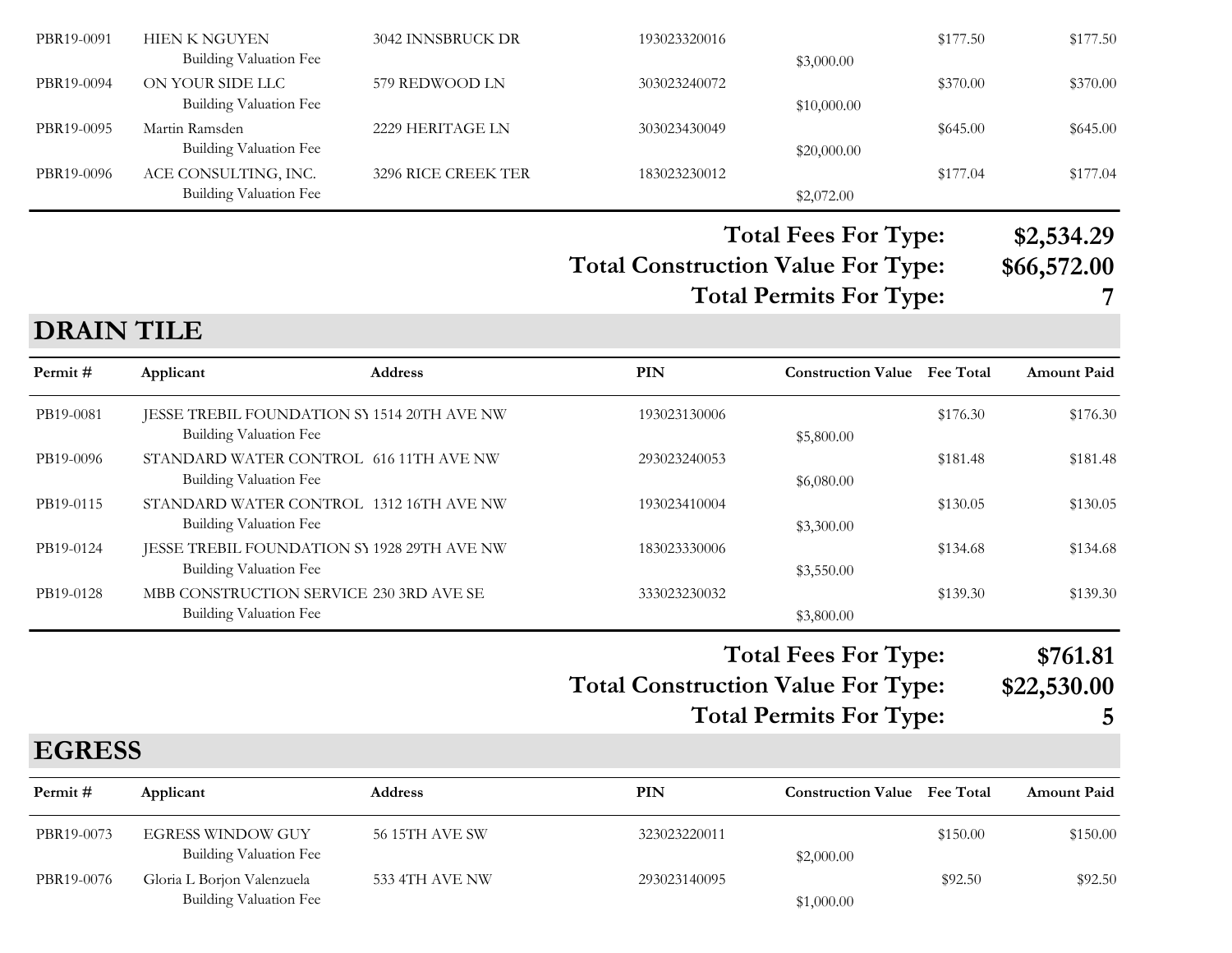| PBR19-0084                | PETER R RALSTON<br><b>Building Valuation Fee</b>                              | 554 23RD AVE NW  | 303023130035                                                                                               |                                                               | \$63.75          | \$63.75                     |
|---------------------------|-------------------------------------------------------------------------------|------------------|------------------------------------------------------------------------------------------------------------|---------------------------------------------------------------|------------------|-----------------------------|
| PBR19-0088                | AFFORDABLE EGRESS WINDO' 2784 VALLEY VIEW LN<br><b>Building Valuation Fee</b> |                  | 183023210035                                                                                               | \$500.00<br>\$1,975.00                                        | \$148.57         | \$148.57                    |
| PBR19-0093                | LLOYD HOCKADAY<br><b>Building Valuation Fee</b>                               | 1906 CEDAR DR    | 183023110058                                                                                               | \$1,800.00                                                    | \$138.50         | \$138.50                    |
|                           |                                                                               |                  | <b>Total Construction Value For Type:</b>                                                                  | <b>Total Fees For Type:</b><br><b>Total Permits For Type:</b> |                  | \$593.32<br>\$7,275.00<br>5 |
|                           | <b>FOUNDATION</b>                                                             |                  |                                                                                                            |                                                               |                  |                             |
| Permit#                   | Applicant                                                                     | Address          | PIN                                                                                                        | <b>Construction Value Fee Total</b>                           |                  | <b>Amount Paid</b>          |
| PBR19-0079                | KRAUS ANDERSON CONSTRUC 2425 LONG LAKE RD<br><b>Building Valuation Fee</b>    |                  | 173023220043                                                                                               | \$0.00                                                        | \$0.00           | \$0.00                      |
|                           |                                                                               |                  | <b>Total Fees For Type:</b><br><b>Total Construction Value For Type:</b><br><b>Total Permits For Type:</b> |                                                               | \$0.00<br>\$0.00 |                             |
| <b>REMODEL</b><br>Permit# | Applicant                                                                     | Address          | <b>PIN</b>                                                                                                 | <b>Construction Value</b> Fee Total                           |                  | <b>Amount Paid</b>          |
| PBR19-0066                | RESTORATION PROFESSIONAL 1801 OLD HIGHWAY 8 NW<br>Building Valuation Fee      |                  | 213023220015                                                                                               | \$4,083.59                                                    | \$226.13         | \$226.13                    |
| PBR19-0072                | ROBERT FISH<br><b>Building Valuation Fee</b>                                  | 629 SEARLES ST   | 203023130021                                                                                               | \$2,100.00                                                    | \$152.75         | \$152.75                    |
| PBR19-0080                | SEYMOUR RENOVATIONS<br><b>Building Valuation Fee</b>                          | 1124 CHELSEA CT  | 203023340103                                                                                               | \$4,000.00                                                    | \$143.00         | \$143.00                    |
| PBR19-0083                | PETER R RALSTON<br><b>Building Valuation Fee</b>                              | 554 23RD AVE NW  | 303023130035                                                                                               | \$3,500.00                                                    | \$191.25         | \$191.25                    |
| PBR19-0086                | <b>JJ HOME SERVICES LLC</b><br>Building Valuation Fee                         | 1886 29TH AVE NW | 183023330066                                                                                               | \$2,100.00                                                    | \$107.85         | \$107.85                    |
| PBR19-0102                | RAK CONSTRUCTION INC                                                          | 400 10TH ST NW   | 203023440026                                                                                               |                                                               | \$0.00           | \$0.00                      |
|                           |                                                                               |                  |                                                                                                            |                                                               |                  |                             |

**Total Construction Value For Type: \$15,783.59**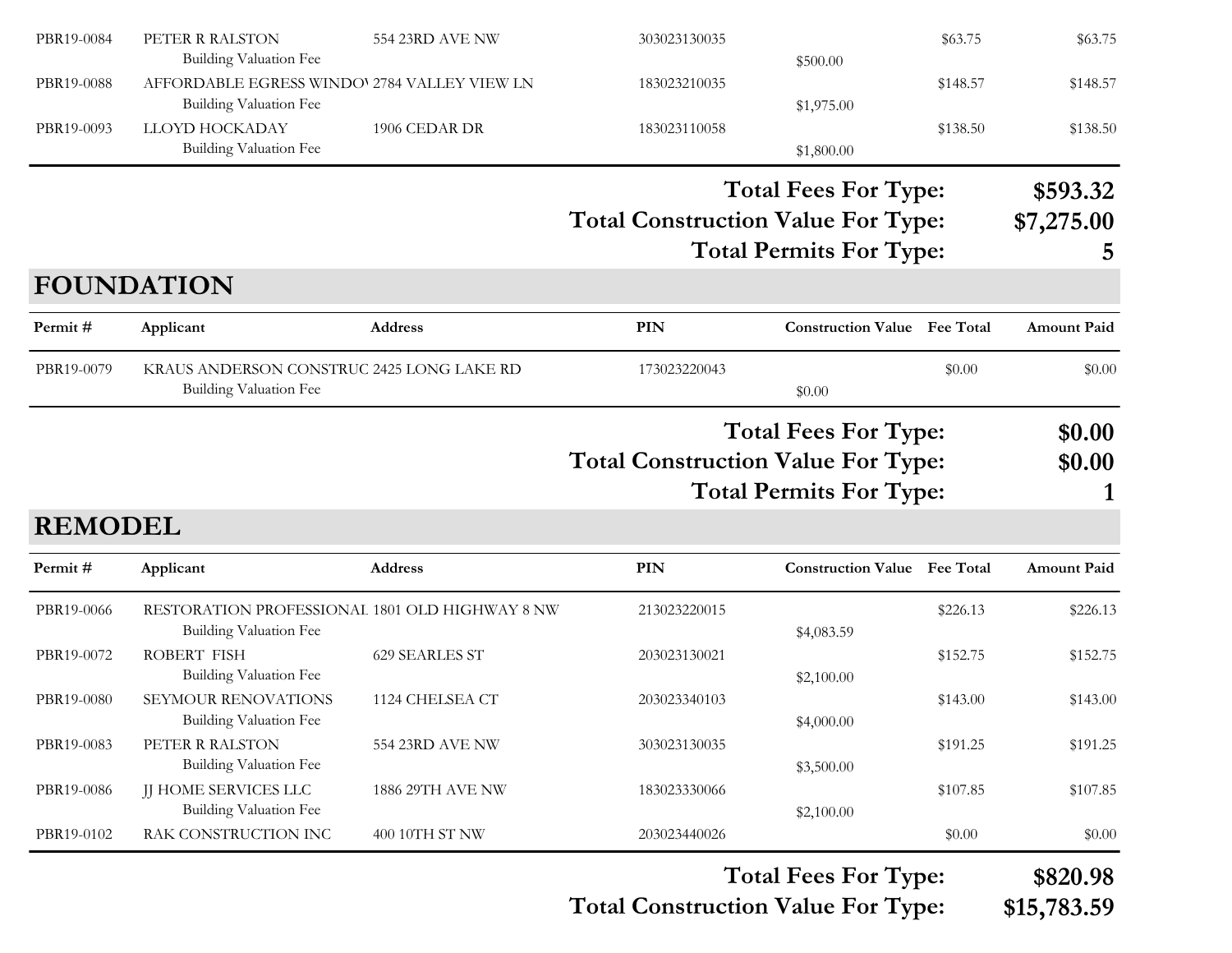## **Total Permits For Type: 6**

| Permit#    | Applicant                                                                        | <b>Address</b>      | PIN                                       | <b>Construction Value</b> Fee Total |            | <b>Amount Paid</b> |  |
|------------|----------------------------------------------------------------------------------|---------------------|-------------------------------------------|-------------------------------------|------------|--------------------|--|
| PBR19-0074 | <b>WILLIAM A KLOSE</b><br><b>Building Valuation Fee</b>                          | 556 9TH AVE NW      | 293023240104                              | \$15,000.00                         | \$507.50   | \$507.50           |  |
|            |                                                                                  |                     |                                           | <b>Total Fees For Type:</b>         |            | \$507.50           |  |
|            |                                                                                  |                     | <b>Total Construction Value For Type:</b> |                                     |            | \$15,000.00        |  |
|            |                                                                                  |                     |                                           | <b>Total Permits For Type:</b>      |            |                    |  |
|            | <b>REMODEL - BATHROOM</b>                                                        |                     |                                           |                                     |            |                    |  |
| Permit#    | Applicant                                                                        | Address             | <b>PIN</b>                                | <b>Construction Value</b>           | Fee Total  | <b>Amount Paid</b> |  |
| PBR19-0077 | Platinum Remodeling and Handymar 129 OAKWOOD DR<br><b>Building Valuation Fee</b> |                     | 313023110069                              | \$22,000.00                         | \$700.00   | \$700.00           |  |
| PBR19-0078 | JP RENOVATIONS INC<br><b>Building Valuation Fee</b>                              | 2727 RICE CREEK TER | 183023240028                              | \$6,000.00                          | \$260.00   | \$260.00           |  |
| PBR19-0085 | GREAT LAKES WINDOW SIDIN 1953 10TH ST NW<br><b>Building Valuation Fee</b>        |                     | 303023110037                              | \$7,000.00                          | \$287.50   | \$287.50           |  |
|            |                                                                                  |                     |                                           | <b>Total Fees For Type:</b>         |            | \$1,247.50         |  |
|            |                                                                                  |                     | <b>Total Construction Value For Type:</b> |                                     |            | \$35,000.00        |  |
|            |                                                                                  |                     |                                           | <b>Total Permits For Type:</b>      |            | 3                  |  |
| Roofing    |                                                                                  |                     |                                           |                                     |            |                    |  |
| Permit#    | Applicant                                                                        | Address             | PIN                                       | <b>Construction Value</b> Fee Total |            | <b>Amount Paid</b> |  |
| PB19-0082  | REMAC CONSTRUCTION<br><b>Building Valuation Fee</b>                              | 175 16TH AVE NW     | 293023330071                              | \$9,500.00                          | \$253.75   | \$253.75           |  |
| PB19-0083  | <b>INTELLIGENT DESIGN CORP</b><br><b>Building Valuation Fee</b>                  | 2530 LONGVIEW DR    | 183023120032                              | \$12,500.00                         | \$309.25   | \$309.25           |  |
| PB19-0085  | QUARVE CONTRACTING INC<br>Building Valuation Fee                                 | 2730 MISSION CT     | 303023240084                              | \$17,679.00                         | \$401.84   | \$401.84           |  |
| PB19-0087  | DURANSO ROOFING, INC.<br>Building Valuation Fee                                  | 825 1ST AVE NW      | 283023220002                              | \$120,000.00                        | \$1,466.00 | \$1,466.00         |  |
| PB19-0088  | GUARDIAN CONSTRUCTION LI 86 NEW BRIGHTON RD                                      |                     | 333023220004                              |                                     | \$198.40   | \$198.40           |  |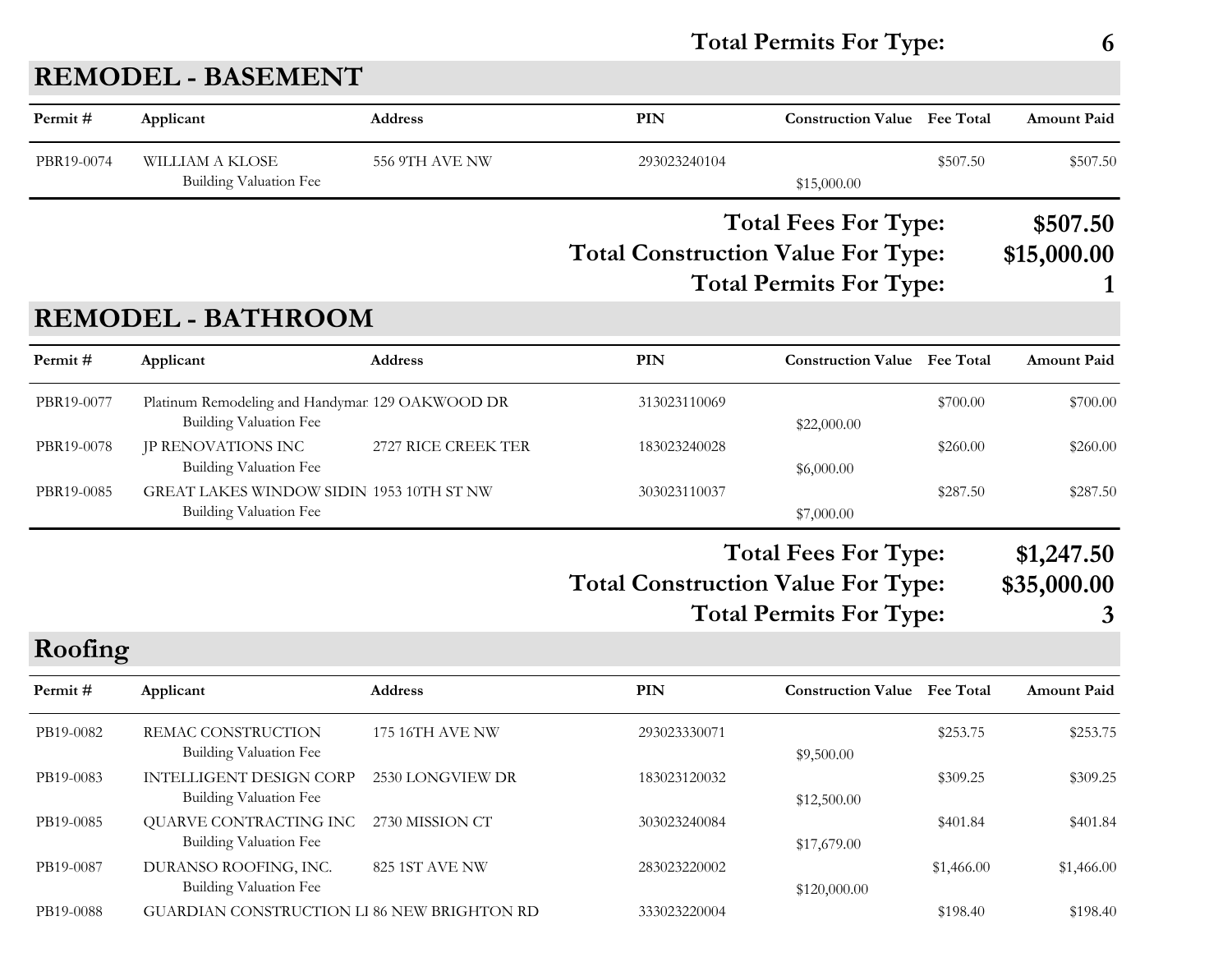|            | Building Valuation Fee                                                       |                          |              | \$6,800.00     |             |             |
|------------|------------------------------------------------------------------------------|--------------------------|--------------|----------------|-------------|-------------|
| PB19-0089  | SHELTER CONSTRUCTION LLC 2422 WALNUT AVE<br><b>Building Valuation Fee</b>    |                          | 183023230064 | \$6,000.00     | \$180.00    | \$180.00    |
| PB19-0090  | ABOVEBOARD ROOFING AND 860 8TH AVE NW<br><b>Building Valuation Fee</b>       |                          | 293023210005 | \$6,160.00     | \$198.08    | \$198.08    |
| PB19-0092  | KAT CONSTRUCTION LLC<br><b>Building Valuation Fee</b>                        | <b>1666 PENINSULA DR</b> | 203023220031 | \$16,400.00    | \$383.20    | \$383.20    |
| PB19-0097  | ADVANTAGE CONTRUCTION<br>Building Valuation Fee                              | 2320 ERIN CT             | 183023130032 | \$8,700.00     | \$235.35    | \$235.35    |
| PB19-0099  | DAC CONSTRUCTION LLC<br><b>Building Valuation Fee</b>                        | 520 14TH ST NW           | 203023130009 | \$8,400.00     | \$235.20    | \$235.20    |
| PB19-0103  | BRETT HAWK CONSTRUCTION 627 11TH AVE NW<br><b>Building Valuation Fee</b>     |                          | 293023240144 | \$8,500.00     | \$235.25    | \$235.25    |
| PB19-0104  | <b>DOUGLAS FRANSEN</b><br><b>Building Valuation Fee</b>                      | 1499 20TH AVE NW         | 193023140077 | \$3,000.00     | \$124.50    | \$124.50    |
| PB19-0105  | MC EXTERIORS<br><b>Building Valuation Fee</b>                                | 2200 GREENVIEW DR        | 183023430030 | \$26,553.35    | \$543.28    | \$543.28    |
| PB19-0106  | APEX CONSTRUCTION INC<br><b>Building Valuation Fee</b>                       | 884 2ND AVE NW           | 293023110002 | \$14,000.00    | \$328.00    | \$328.00    |
| PB19-0107  | <b>SELA ROOFING</b><br>Building Valuation Fee                                | <b>648 19TH AVE NW</b>   | 303023140029 | \$6,300.00     | \$198.15    | \$198.15    |
| PB19-0116  | <b>CLASEN HOME SERVICES</b><br><b>Building Valuation Fee</b>                 | 1523 23RD AVE NW         | 193023130032 | \$12,289.00    | \$309.14    | \$309.14    |
| PB19-0121  | <b>CUSTOM REMODELERS INC</b><br><b>Building Valuation Fee</b>                | 2201 THORNDALE AVE       | 183023130017 | \$20,968.00    | \$457.48    | \$457.48    |
| PB19-0125  | RICKS ROOFING AND SIDING 891 FOREST DALE RD<br><b>Building Valuation Fee</b> |                          | 303023210042 | \$10,000.00    | \$254.00    | \$254.00    |
| PB19-0126  | GATES GENERAL CONTRACTO 2205 LONG LAKE RD<br><b>Building Valuation Fee</b>   |                          | 183023410002 | \$46,993.11    | \$803.50    | \$803.50    |
| PBR19-0081 | <b>BL DALSIN ROOFING</b><br>Building Valuation Fee                           | 1950 OLD HIGHWAY 8 NW    | 173023440006 | \$1,600,000.00 | \$10,442.60 | \$10,442.60 |

#### **Total Fees For Type: \$17,556.97**

**Total Construction Value For Type: \$1,960,742.46**

**Total Permits For Type: 20**

# **PIN Construction Value Permit # Applicant Address Fee Total Amount PaidRoofing/Siding**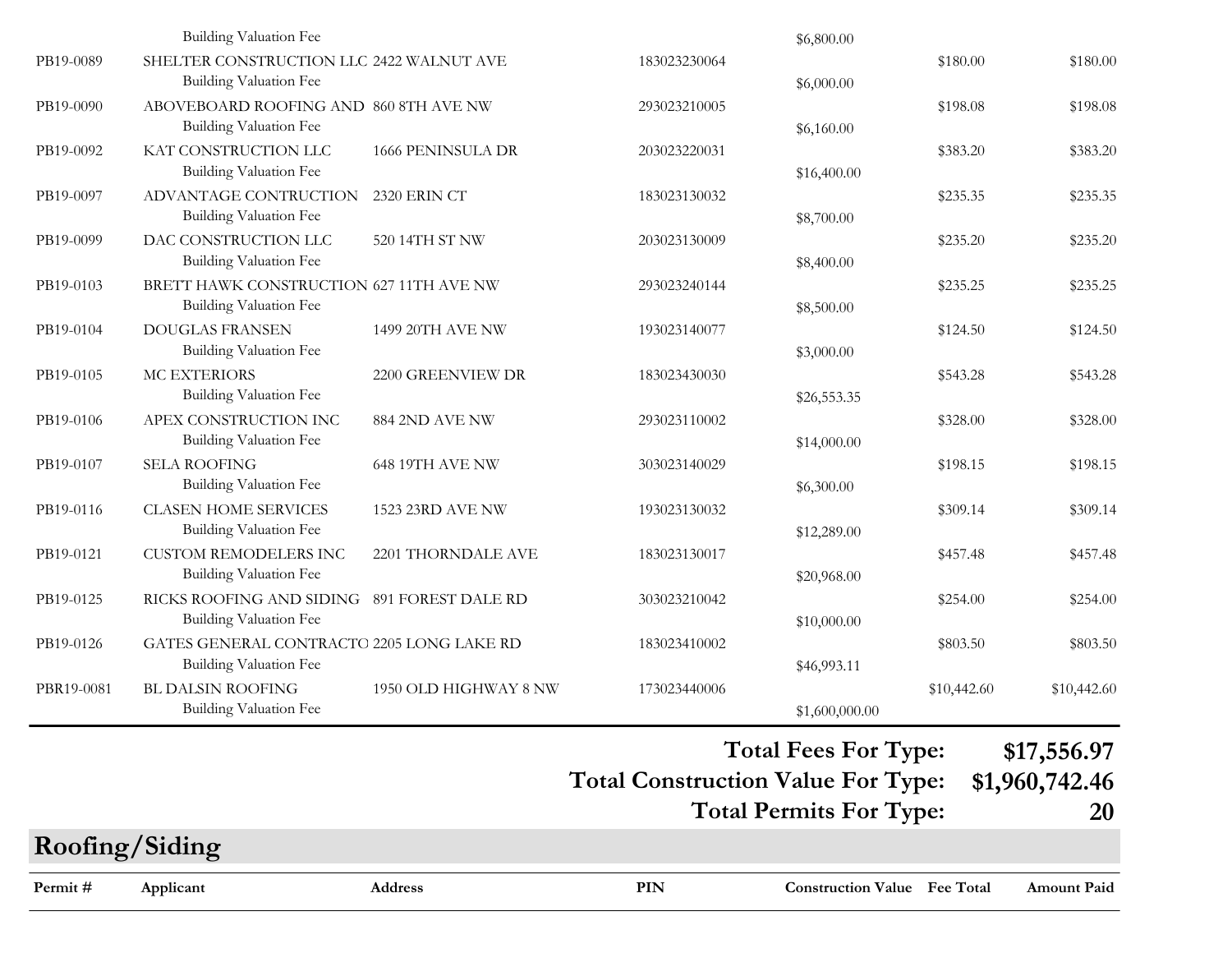| PB19-0091 | <b>APPLE EXTERIORS</b> | 1536 LONG LAKE RD   | 193023140005 |             | \$254.00 | \$254.00 |
|-----------|------------------------|---------------------|--------------|-------------|----------|----------|
|           | Building Valuation Fee |                     |              | \$10,000.00 |          |          |
| PB19-0101 | Integra Builders Inc   | 1500 17TH AVE NW    | 193023140023 |             | \$253.75 | \$253.75 |
|           | Building Valuation Fee |                     |              | \$9,500.00  |          |          |
| PB19-0102 | RICHARD S OSWALD       | 1357 7TH ST SW      | 323023330095 |             | \$198.50 | \$198.50 |
|           | Building Valuation Fee |                     |              | \$7,000.00  |          |          |
| PB19-0117 | ACE CONSULTING, INC.   | 3296 RICE CREEK TER | 183023230012 |             | \$291.00 | \$291.00 |
|           | Building Valuation Fee |                     |              | \$12,000.00 |          |          |
| PB19-0123 | HAMPTON EXTERIORS LLC  | 2191 VIOLET LN      | 183023420024 |             | \$253.99 | \$253.99 |
|           | Building Valuation Fee |                     |              | \$9,980.00  |          |          |

**Total Construction Value For Type: \$48,480.00 Total Fees For Type: \$1,251.24 Total Permits For Type: 5**

**Siding**

| Permit #  | Applicant                                       | <b>Address</b>     | PIN          | <b>Construction Value</b> Fee Total |          | <b>Amount Paid</b> |
|-----------|-------------------------------------------------|--------------------|--------------|-------------------------------------|----------|--------------------|
| PB19-0093 | JOHN D MILLER<br>Building Valuation Fee         | 2541 LONG LAKE RD  | 173023220035 | \$2,500.00                          | \$124.25 | \$124.25           |
| PB19-0112 | ELYSIAN CONSTRUCTION<br>Building Valuation Fee  | 2680 INNSBRUCK TRL | 193023310105 | \$10,000.00                         | \$254.00 | \$254.00           |
| PB19-0132 | <b>ARKO EXTERIORS</b><br>Building Valuation Fee | 1924 3RD ST NW     | 303023410088 | \$6,300.00                          | \$198.15 | \$198.15           |

# **Total Construction Value For Type: \$18,800.00 Total Fees For Type: \$576.40**

**Total Permits For Type: 3**

### **WINDOWS/DOORS**

| Permit#   | Applicant                                                                 | <b>Address</b>      | PIN          | <b>Construction Value</b> Fee Total |          | <b>Amount Paid</b> |
|-----------|---------------------------------------------------------------------------|---------------------|--------------|-------------------------------------|----------|--------------------|
| PB19-0084 | WINDOW CONCEPTS OF MN IN 34 15TH AVE SW<br>Building Valuation Fee         |                     | 323023220009 | \$3,000.00                          | \$124.50 | \$124.50           |
| PB19-0094 | <b>CUSTOM REMODELERS INC</b><br><b>Building Valuation Fee</b>             | 2860 FOREST DALE RD | 303023240038 | \$11,984.00                         | \$290.99 | \$290.99           |
| PB19-0095 | <b>GERZINS EXTERIOR REMODEI 1654 VALERIE LN</b><br>Building Valuation Fee |                     | 193023220058 | \$5,177.00                          | \$179.59 | \$179.59           |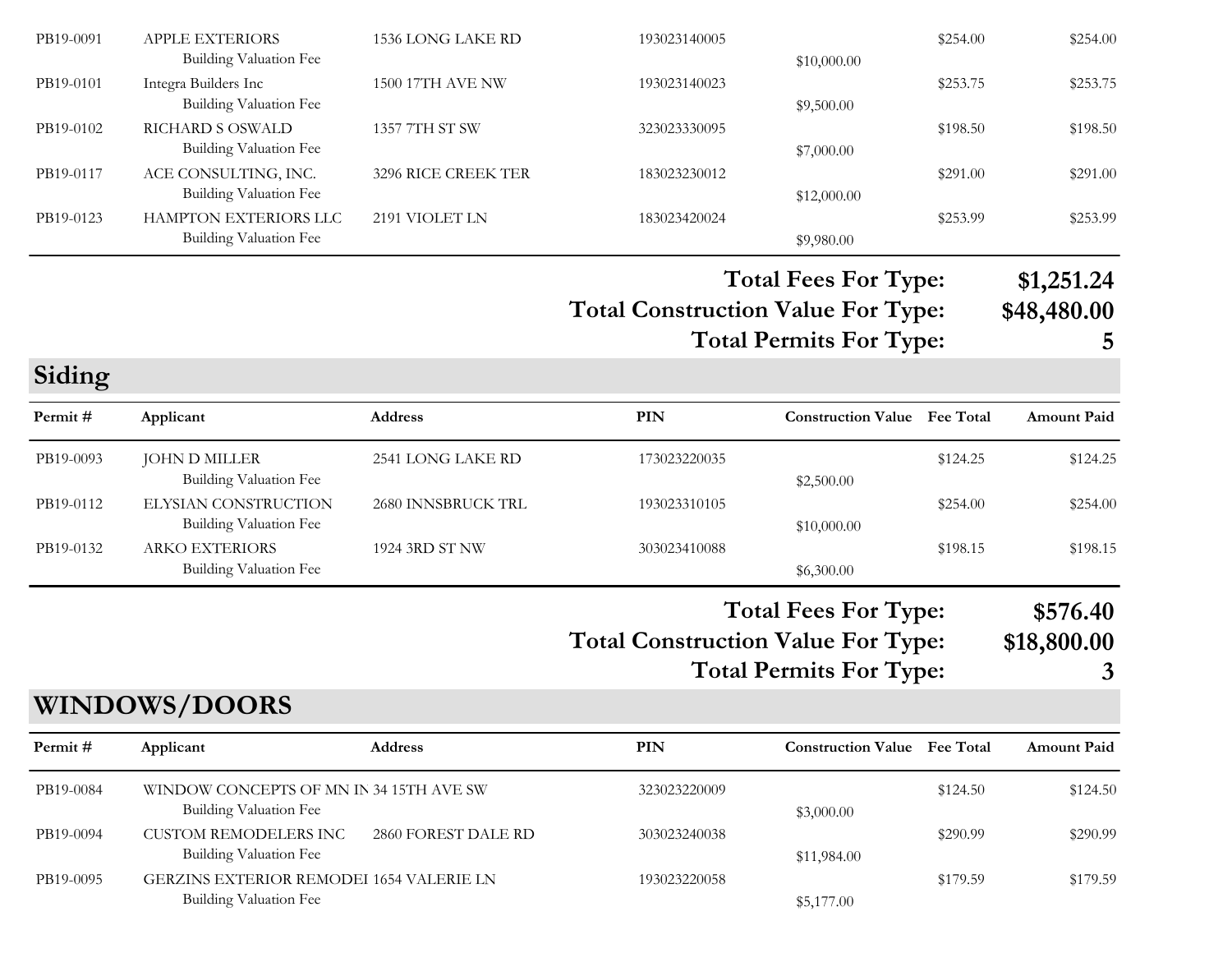| PB19-0100 | <b>CREW2 INC</b>                           | 1732 PENINSULA DR   | 203023210003 |             | \$216.87 | \$216.87 |
|-----------|--------------------------------------------|---------------------|--------------|-------------|----------|----------|
|           | <b>Building Valuation Fee</b>              |                     |              | \$7,749.00  |          |          |
| PB19-0108 | <b>SELA ROOFING</b>                        | 648 19TH AVE NW     | 303023140029 |             | \$67.45  | \$67.45  |
|           | <b>Building Valuation Fee</b>              |                     |              | \$900.00    |          |          |
| PB19-0109 | RENEWAL BY ANDERSEN LLC 1597 28TH AVE NW   |                     | 193023240017 |             | \$216.80 | \$216.80 |
|           | <b>Building Valuation Fee</b>              |                     |              | \$7,601.00  |          |          |
| PB19-0110 | RENEWAL BY ANDERSEN LLC 80 OAKWOOD DR      |                     | 313023110088 |             | \$235.35 | \$235.35 |
|           | <b>Building Valuation Fee</b>              |                     |              | \$8,692.00  |          |          |
| PB19-0111 | RENEWAL BY ANDERSEN LLC 556 9TH AVE NW     |                     | 293023240104 |             | \$253.96 | \$253.96 |
|           | <b>Building Valuation Fee</b>              |                     |              | \$9,919.00  |          |          |
| PB19-0113 | RENEWAL BY ANDERSEN LLC 350 OAKWOOD DR #16 |                     | 313023140086 |             | \$290.56 | \$290.56 |
|           | <b>Building Valuation Fee</b>              |                     |              | \$11,118.00 |          |          |
| PB19-0114 | RENEWAL BY ANDERSEN LLC 1799 20TH AVE NW   |                     |              |             |          |          |
|           | <b>Building Valuation Fee</b>              |                     | 193023110061 |             | \$272.24 | \$272.24 |
|           |                                            |                     |              | \$10,487.00 |          |          |
| PB19-0118 | ACE CONSULTING, INC.                       | 3296 RICE CREEK TER | 183023230012 |             | \$161.50 | \$161.50 |
|           | <b>Building Valuation Fee</b>              |                     |              | \$5,000.00  |          |          |
| PB19-0119 | <b>CUSTOM REMODELERS INC</b>               | 475 11TH AVE NW     | 293023310029 |             | \$106.00 | \$106.00 |
|           | <b>Building Valuation Fee</b>              |                     |              | \$2,000.00  |          |          |
| PB19-0122 | <b>CUSTOM REMODELERS INC</b>               | 1757 ALTON RD       | 303023440097 |             | \$235.16 | \$235.16 |
|           | <b>Building Valuation Fee</b>              |                     |              | \$8,320.00  |          |          |
| PB19-0127 | <b>CREW2 INC</b>                           | 2175 LAKEBROOK DR   | 173023320010 |             | \$105.86 | \$105.86 |
|           | <b>Building Valuation Fee</b>              |                     |              | \$1,717.00  |          |          |
| PB19-0129 | <b>CUSTOM REMODELERS INC</b>               | 2037 LONGVIEW DR    | 183023130002 |             | \$161.38 | \$161.38 |
|           | <b>Building Valuation Fee</b>              |                     |              | \$4,757.00  |          |          |
| PB19-0131 | MINNESOTA EXTERIORS INC                    | 2131 TIOGA BLVD     | 303023420083 |             | \$309.40 | \$309.40 |
|           | <b>Building Valuation Fee</b>              |                     |              | \$12,795.00 |          |          |
|           |                                            |                     |              |             |          |          |

**Total Construction Value For Type: \$111,216.00 Total Fees For Type: \$3,227.61 Total Permits For Type: 16**

# **Report Summary**

Population: All Records AM AND 5/31/2019 11:59:59 PM AND Permit.Status Not = CANCELED AND Permit.PermitNumber Contains PB

**Grand Total Construction Value: \$27,079,021.05** Population: All Records<br>
Permit.DateIssued Between 5/1/2019 12:00:00<br> **Grand Total Fees:** \$190,719.36